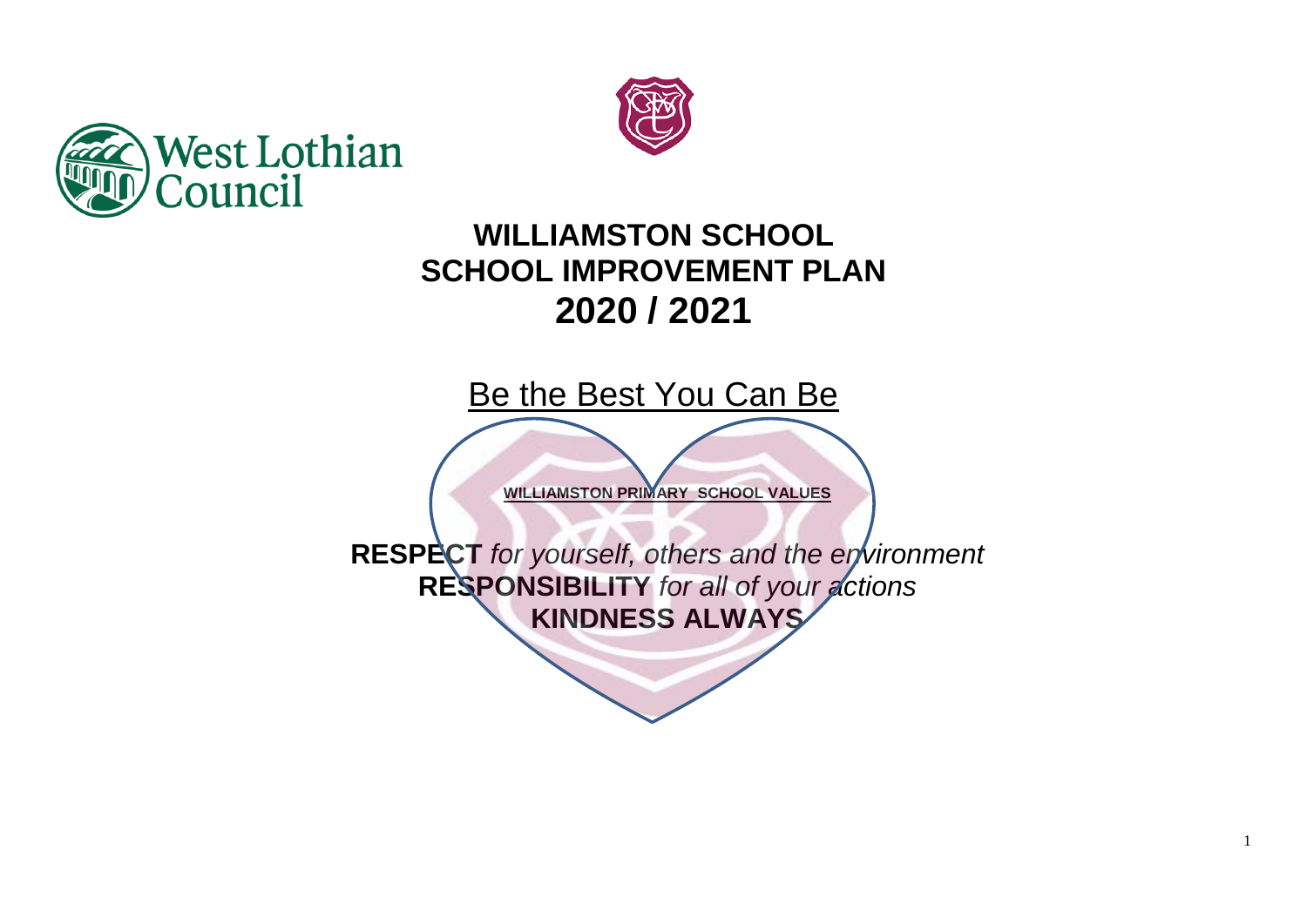| Williamston Primary School - School Improvement Planning for Ensuring Excellence and Equity                                                                                                                                                                                                                                                                                                                                                                                                                                                                                                                                                                                                                                                                                                                                                                                  |                                                                                                                                                                                                                                                                                                                                                                                                                                                                                                                                                                                                                                                                                                                                                                                                                                                                                                                                                                                                                                                                                                                                                                                                                                                                                                                                                                                                                                                                                                                             |                                                  |                                                                                                                                                                                                                                                                                                                                                                                                                                                                                                                                                                                                                                                                                                                                                                                                                                                                                                                                                             |  |
|------------------------------------------------------------------------------------------------------------------------------------------------------------------------------------------------------------------------------------------------------------------------------------------------------------------------------------------------------------------------------------------------------------------------------------------------------------------------------------------------------------------------------------------------------------------------------------------------------------------------------------------------------------------------------------------------------------------------------------------------------------------------------------------------------------------------------------------------------------------------------|-----------------------------------------------------------------------------------------------------------------------------------------------------------------------------------------------------------------------------------------------------------------------------------------------------------------------------------------------------------------------------------------------------------------------------------------------------------------------------------------------------------------------------------------------------------------------------------------------------------------------------------------------------------------------------------------------------------------------------------------------------------------------------------------------------------------------------------------------------------------------------------------------------------------------------------------------------------------------------------------------------------------------------------------------------------------------------------------------------------------------------------------------------------------------------------------------------------------------------------------------------------------------------------------------------------------------------------------------------------------------------------------------------------------------------------------------------------------------------------------------------------------------------|--------------------------------------------------|-------------------------------------------------------------------------------------------------------------------------------------------------------------------------------------------------------------------------------------------------------------------------------------------------------------------------------------------------------------------------------------------------------------------------------------------------------------------------------------------------------------------------------------------------------------------------------------------------------------------------------------------------------------------------------------------------------------------------------------------------------------------------------------------------------------------------------------------------------------------------------------------------------------------------------------------------------------|--|
| <b>School priorities</b>                                                                                                                                                                                                                                                                                                                                                                                                                                                                                                                                                                                                                                                                                                                                                                                                                                                     | <b>Proposed actions</b>                                                                                                                                                                                                                                                                                                                                                                                                                                                                                                                                                                                                                                                                                                                                                                                                                                                                                                                                                                                                                                                                                                                                                                                                                                                                                                                                                                                                                                                                                                     | <b>Timescale</b>                                 | <b>Measures of Success</b>                                                                                                                                                                                                                                                                                                                                                                                                                                                                                                                                                                                                                                                                                                                                                                                                                                                                                                                                  |  |
| Improvement in all children and young people's<br>wellbeing:<br>All learners are able to self-report on their wellbeing<br>to provide a baseline for planning supports,<br>interventions and measuring impact.                                                                                                                                                                                                                                                                                                                                                                                                                                                                                                                                                                                                                                                               | Analysis undertaken with all stakeholders to identify required<br>$\bullet$<br>interventions / partnerships required. Wellbeing indicators are<br>used as a baseline in order to plan interventions, next steps and<br>impact. Training provided where required.                                                                                                                                                                                                                                                                                                                                                                                                                                                                                                                                                                                                                                                                                                                                                                                                                                                                                                                                                                                                                                                                                                                                                                                                                                                            | Oct 2020                                         | Through focus groups, 90% of learners and staff have<br>consistent understanding and experience of the Positive<br>relationship policy and an understanding of wellbeing<br>indicators.                                                                                                                                                                                                                                                                                                                                                                                                                                                                                                                                                                                                                                                                                                                                                                     |  |
| All learners experience a nurturing environment and<br>positive supportive relationships that support<br>learning. Consistent approaches to supporting<br>positive relationships will ensure a shared<br>understanding of expectations set within a context of<br>wellbeing, rights and responsible actions.                                                                                                                                                                                                                                                                                                                                                                                                                                                                                                                                                                 | All stakeholders have a voice and input towards informing the<br>phased curriculum rationale to meet the needs of all at<br>Williamston Primary School.                                                                                                                                                                                                                                                                                                                                                                                                                                                                                                                                                                                                                                                                                                                                                                                                                                                                                                                                                                                                                                                                                                                                                                                                                                                                                                                                                                     | Dec 2020                                         | Through learner conversations and tracking of wellbeing<br>indicators, 90% of learners report that they feel more<br>supported in their health and wellbeing.<br>School programmes and systems are developed to support<br>HWB needs of the wellbeing indicators at whole school, class<br>and individual levels. 90% of stakeholders report that they feel<br>the HWB curriculum is impacting positively on learner needs.                                                                                                                                                                                                                                                                                                                                                                                                                                                                                                                                 |  |
| All learners experience robust and consistent whole<br>school approaches to support their health and<br>wellbeing responsive to their needs                                                                                                                                                                                                                                                                                                                                                                                                                                                                                                                                                                                                                                                                                                                                  |                                                                                                                                                                                                                                                                                                                                                                                                                                                                                                                                                                                                                                                                                                                                                                                                                                                                                                                                                                                                                                                                                                                                                                                                                                                                                                                                                                                                                                                                                                                             |                                                  |                                                                                                                                                                                                                                                                                                                                                                                                                                                                                                                                                                                                                                                                                                                                                                                                                                                                                                                                                             |  |
| Raising attainment for all, particularly in literacy<br>and numeracy:<br>All pupils will experience high quality learning and<br>teaching in all classrooms, by engaging practitioners<br>in supported professional learning.<br>Improved pedagogy consistently across the school.<br>Increase staff confidence in the process of<br>moderation and achievement of a level ensuring<br>consistency of professional judgement across the<br>Cluster.<br>Closing the attainment gap between the most<br>and least advantaged children:<br>Through targeted interventions 90% of all learners<br>are achieving First Level in Literacy and Numeracy<br>by the end of P4 and second level by the end of P7<br>Through targeted interventions almost all learners<br>are supported through a range of tailored HWB<br>interventions based on meeting individual learner<br>needs. | <b>Learning Teaching and Assessment</b><br>A focus on revisiting key aspects of training with a focus on<br>$\bullet$<br>excellent teaching & learning for consistent approaches at all<br>levels<br>Individual PRD targets are focussed on pedagogical practice<br>Moderation planned based on priorities identified from the<br>$\bullet$<br>Cluster data analysis with numeracy as the key focus<br><b>Numeracy</b><br>Identify Numeracy lead within school to develop maths action<br>$\bullet$<br>plan and programme of support for class teachers and PSW at<br>cluster level.<br>Cluster development work and moderation around numeracy.<br>$\bullet$<br>Literacy<br>Implement Literacy Action Plan with a focus on reading and<br>$\bullet$<br>writing<br>Further training on interventions specific to our children -<br>dyslexia strategies and assessment techniques<br><b>PEF</b><br>There are clearer defined roles and responsibilities within PEF<br>$\bullet$<br>allocation and planning.<br>Consistent approaches to upskilling Pupil Support Workers to<br>$\bullet$<br>meet the needs and raise attainment of our most disadvantaged<br>children through delivery of a bespoke training<br>Implement PEF Numeracy, Literacy and Health and Wellbeing<br>$\bullet$<br>Action Plans, focussing on use of planned interventions and<br>approaches with identified groups<br>Ongoing data analysis of tracking and monitoring /assessment<br>$\bullet$<br>information to inform practice and interventions. | Dec 2020<br>March 2021<br>June 2021<br>June 2021 | Through learning conversations, thematic review, and pupil<br>questionnaires 90% of learners can engage in dialogue about<br>the learning process and can talk about their learning,<br>progress, skills and next steps.<br>At least 90% of observed lessons are good or above across all<br>subject areas. At least 80% of stakeholders reporting agree or<br>above in stakeholder survey learning and teaching questions.<br>Through professional dialogue, peer observation and raising<br>attainment meetings all staff will have a greater understanding<br>of the impact they have on their learners.<br><b>PEF</b><br>Through monitoring, 90% of all pupils involved in interventions<br>show improved attainment in literacy and numeracy and report<br>that they feel supported in their learning.<br>Through PRD discussion, all PSW staff have increased<br>confidence in supporting learners in literacy, numeracy and<br>health and wellbeing. |  |